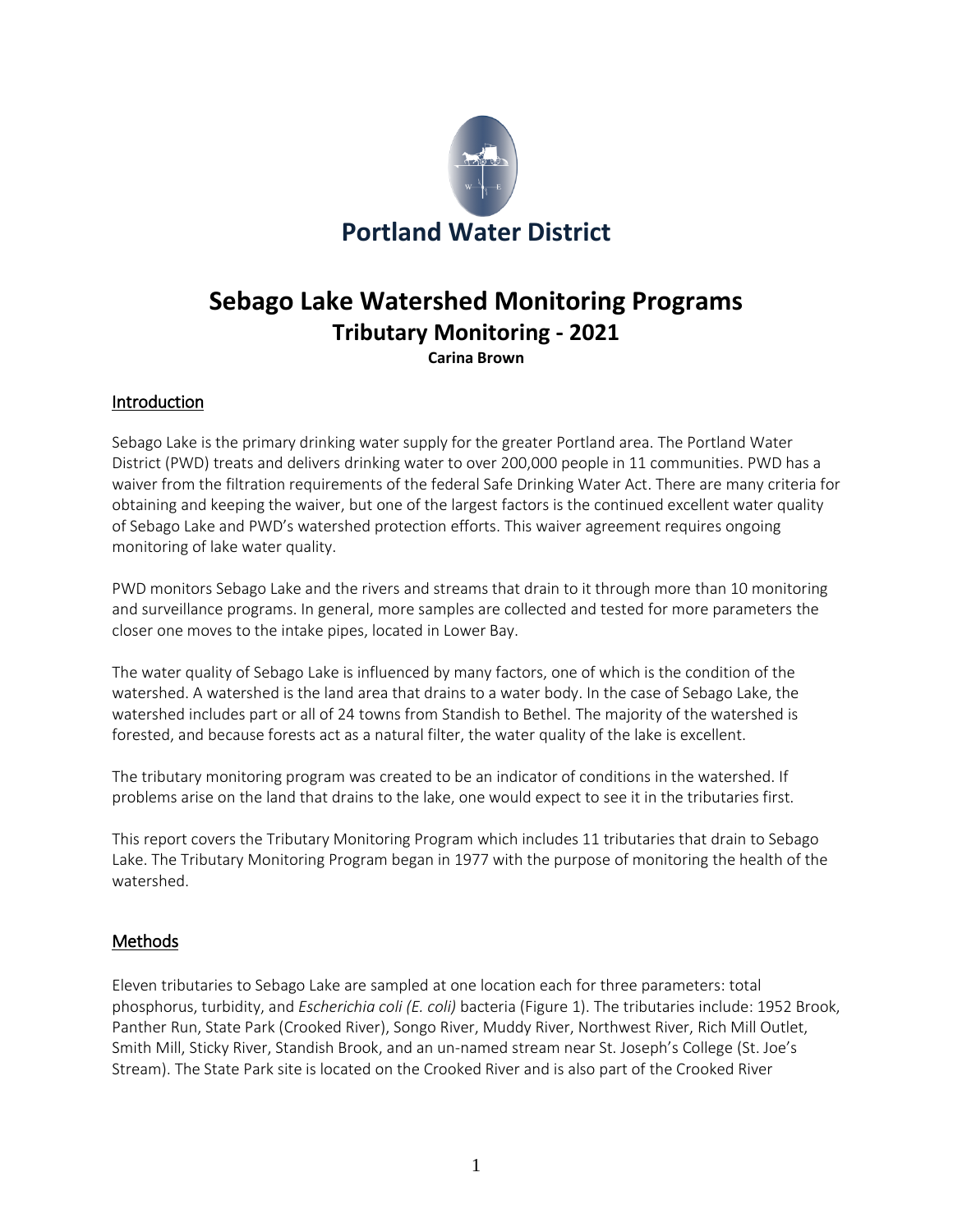Monitoring Program. Results for that site are discussed in the Crooked River report. The other ten tributaries will be discussed here.

Tributary sampling occurs monthly with a hand grab or by using a "dipper" that lowers sample bottles into the water, usually from a bridge over the tributary. *E. coli* and turbidity samples are collected monthly in sterile sample bottles. Total phosphorus samples are collected four times per year (April, June, August, and October) in acid-washed glass flasks.

Total phosphorous samples are analyzed using the ascorbic acid method and a spectrophotometer in the Portland Water District's Water Quality Lab.

Turbidity is analyzed using a laboratory benchtop Hach TU5200 Turbidimeter.

*E. coli* samples are analyzed using the IDEXX Colilert method and are incubated at 35 degrees Celsius for 24 hours.



# Sebago Lake Tributary Monitoring Sites

Figure 1: Tributary sampling sites location map for 2021.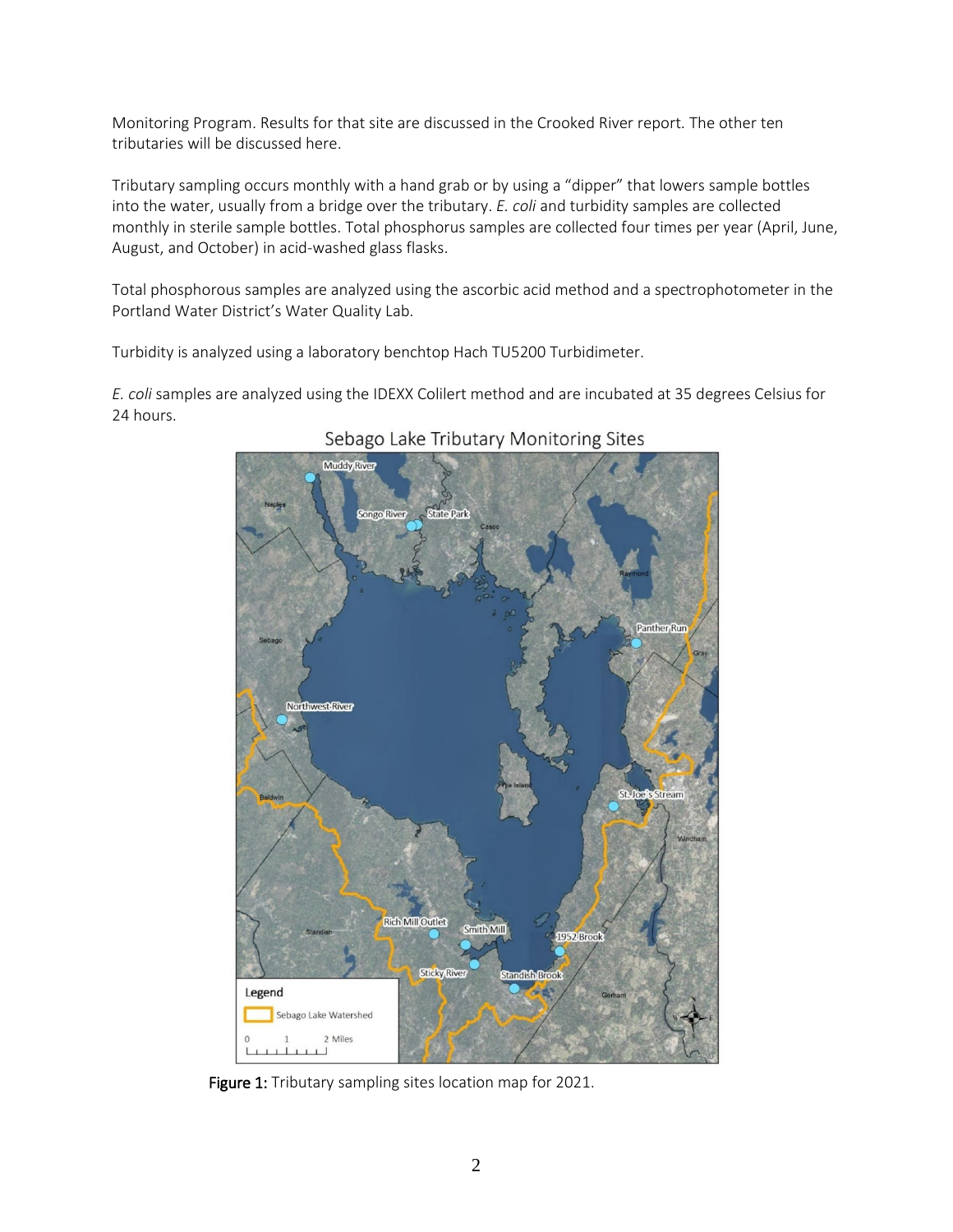### Results and Discussion

#### *Total Phosphorus*

PWD measures phosphorus in the tributaries because it is an important nutrient for plant growth. In lakes, the amount of the phosphorus in the water often limits the growth of algae. Increases in phosphorus in the water can lead to more algae growth and declines in water quality of a lake. Phosphorus levels tend to be higher in the tributaries than the lake but become diluted once the tributary waters reach Sebago Lake.

There are many forms of phosphorus in the environment. PWD measures total phosphorus, which includes both phosphates attached to sediment and dissolved forms of phosphorus. It is measured in parts per billion (ppb) or micrograms per liter (ug/L), and a reading of 35 ppb is the action level established by PWD. Sampling events that result in total phosphorus levels above 35 ppb are reviewed and appropriate corrective measures are taken, if possible.

In 2021, the total phosphorus level was at or above the 35 ppb action level in St. Joe's stream during the August and October sampling events (Table 1).

|          | 1952<br><b>Brook</b> | St. Joe's<br>Stream | Panther<br>Run | Songo<br>River | Muddy<br>River | Northwest<br>River | <b>Rich Mill</b> | Smith Mill           | <b>Sticky</b><br>River | <b>Standish</b><br><b>Brook</b> |
|----------|----------------------|---------------------|----------------|----------------|----------------|--------------------|------------------|----------------------|------------------------|---------------------------------|
| 4/28/21  | 17.0                 | 16.0                | 7.3            | 8.9            | 9.8            | 7.8                | 13.0             | 14.0                 | Flowing<br>backwards   | 11.0                            |
| 6/14/21  | Dry                  | 31.0                | 13.0           | 5.2            | 16.0           | 13.0               | 23.0             | 21.0                 | 32.0                   | <b>Not</b><br>reaching<br>lake  |
| 8/18/21  | Dry                  | 35.0                | 12.0           | 4.0            | 12.0           | 11.0               | 19.0             | Flowing<br>backwards | 34.0                   | Not<br>reaching<br>lake         |
| 10/19/21 | 30.0                 | 45.0                | 10.0           | 8.5            | 14.0           | 13.0               | 12.0             | 22.0                 | 34.0                   | 20.0                            |

Table 1: Total phosphorus (ppb) results for 2021. Results at or above the action level are indicated by bolded text.

The cause of the high total phosphorus value in the St. Joe's stream is unknown. Often results above the action level are due to rain events but there was not a significant storm prior to these sampling events. Because total phosphorus sampling has only been conducted on St. Joe's stream since 2017, there are not enough data to determine the typical range of values one might expect in the stream. The stream may have higher total phosphorus levels than the other tributaries.

#### *Turbidity*

Turbidity is the amount of suspended particulate matter in the water. In streams, the three major types of suspended particulates that contribute to turbidity are algae, detritus (dead organic material), and silt (inorganic or mineral suspended sediment). High turbidity decreases light penetration and facilitates eutrophication of lakes. Particulates also provide attachment sites for heavy metals such as cadmium, mercury and lead, many toxic organic contaminants such as PCBs, and many pesticides.

PWD measures turbidity using a turbidimeter, which is an instrument that passes a beam of light through a water sample and measures the light output on the other side. The greater the amount of suspended particulate matter in the water, the more the light beam is refracted and blocked, and the higher the turbidity reading. Turbidity is measured in NTU (nephelometric units). Generally, readings below 1 NTU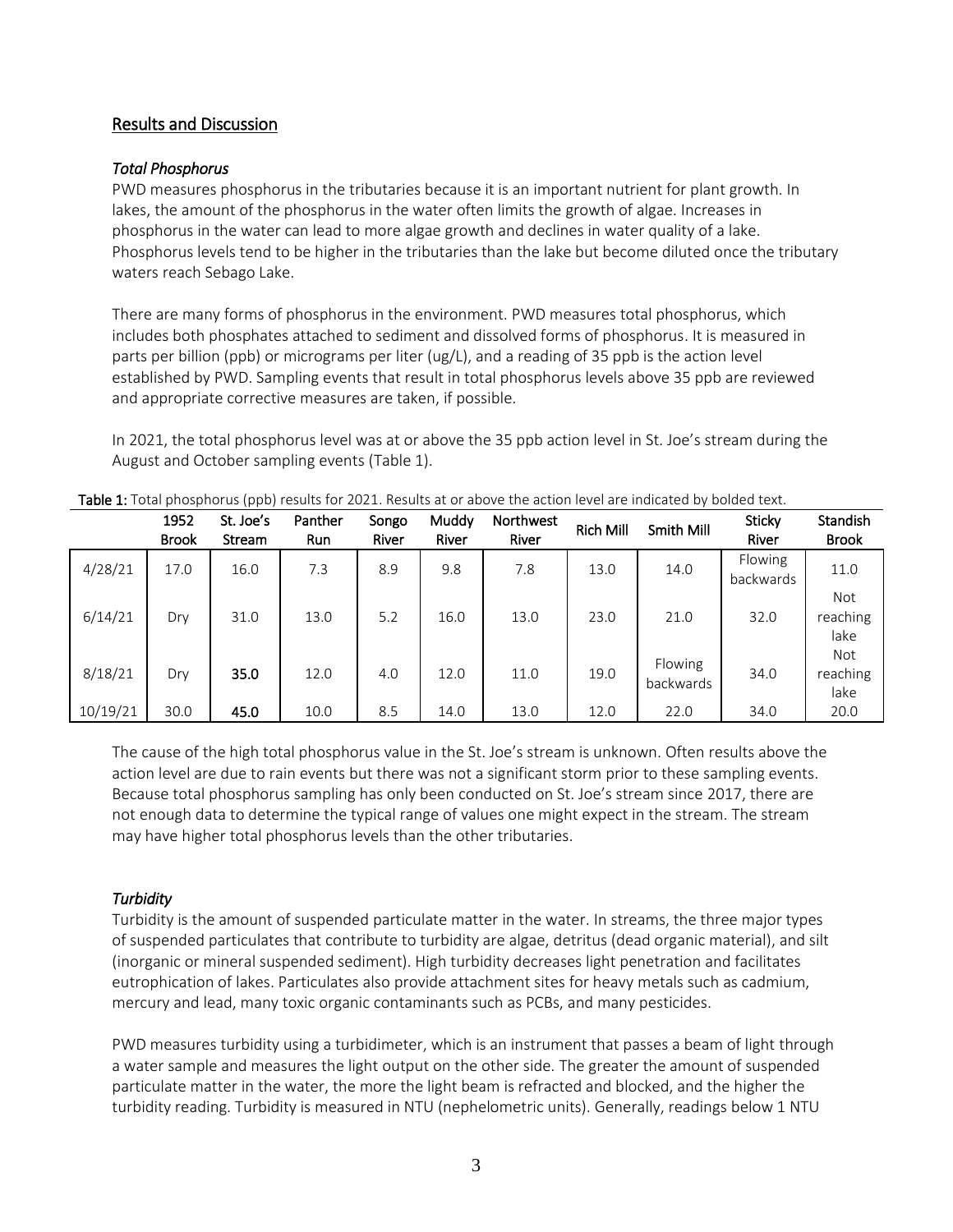indicate water that appears "clear" to the naked eye. Readings greater than 4 NTU indicate water that would appear cloudy or murky.

A reading of 4 NTU or greater is the action level established by the District. Values that exceed 4 NTU are reviewed and appropriate corrective measures taken if possible.

In 2021, no sampling events exceeded the action level of 4 NTU (see Table 2).

Table 2: Turbidity (ntu) results for 2021. Results above the action level are indicated by bolded text, and resampling results are indicated by italicized text.

|          | 1952<br><b>Brook</b> | St.<br>Joe's<br>Stream | Panther<br>Run       | Songo<br>River | Muddy<br>River | Northwest<br>River | Rich<br>Mill | Smith Mill           | Sticky<br>River             | Standish<br><b>Brook</b>       |
|----------|----------------------|------------------------|----------------------|----------------|----------------|--------------------|--------------|----------------------|-----------------------------|--------------------------------|
| 1/21/21  | 0.6                  | 0.4                    | 0.6                  | 0.9            | 0.3            | 0.8                | 0.9          | 0.8                  | 0.3                         | 0.9                            |
| 2/8/21   | Frozen               | 0.6                    | 0.8                  | 1.4            | Frozen         | 0.4                | 0.6          | 0.9                  | Frozen                      | Frozen                         |
| 3/18/21  | 0.4                  | 1.2                    | 0.5                  | 0.5            | 0.5            | 0.3                | 0.6          | 0.9                  | 0.4                         | 0.7                            |
| 4/28/21  | 0.8                  | 0.6                    | 0.9                  | 1.4            | 0.8            | 0.5                | 0.6          | 0.8                  | Flowing<br>backwards        | 0.7                            |
| 5/10/21  | 1.0                  | 0.3                    | 0.5                  | 0.6            | 0.5            | 0.4                | 0.6          | 0.7                  | <b>Flowing</b><br>backwards | 0.7                            |
| 6/14/21  | Dry                  | 1.3                    | 1.6                  | 0.5            | 0.8            | 0.5                | 0.7          | 0.9                  | 1.1                         | Not<br>reaching<br>lake        |
| 7/7/21   | Dry                  | 0.3                    | 1.1                  | 0.6            | 0.7            | 0.4                | 0.7          | 1.4                  | 1.4                         | Dry                            |
| 8/18/21  | Dry                  | 0.3                    | 1.7                  | 0.6            | 0.8            | 0.4                | 0.8          | Flowing<br>backwards | 1.2                         | <b>Not</b><br>reaching<br>lake |
| 9/27/21  | Dry                  | 0.6                    | Flowing<br>backwards | 0.6            | 2.4            | 0.7                | 0.6          | 1.6                  | Flowing<br>backwards        | 3.1                            |
| 10/19/21 | 2.7                  | 0.5                    | 1.1                  | 0.6            | 0.8            | 0.4                | 0.6          | 0.8                  | 1.5                         | 2.0                            |
| 11/8/21  | 0.9                  | 0.6                    | 0.6                  | 0.6            | 0.8            | 0.7                | 0.7          | 1.0                  | 0.8                         | 1.2                            |
| 12/14/21 | 0.8                  | 0.3                    | 2.0                  | 1.0            | 0.3            | 0.3                | 0.4          | 0.5                  | 0.4                         | 1.1                            |

In past years, we have seen high turbidity in 1952 Brook and Standish Brook during summer months. We did not collect samples at these sites during this time frame due to low flow conditions.

#### *Escherichia coli* Bacteria

*E. coli* is a type of fecal coliform bacteria that is found in the guts of warm-blooded animals and is used by water utilities as an indicator of possible contamination and pathogens in the water. *E. coli* is used as an indicator organism because it has been shown to be a reliable indicator of contamination, and it is not practical to test every sample for all the pathogens that could be present in water.

*E. coli* levels tend to be higher in the tributaries than the lake, but the levels become diluted once the tributary water enters the lake. Natural occurrences can cause elevated *E. coli* levels. Examples include significant precipitation events that wash pollution from impervious surfaces and developed areas (animal feces, etc.) into the river and soil erosion into the river since a small percentage of fecal bacteria is associated with soil.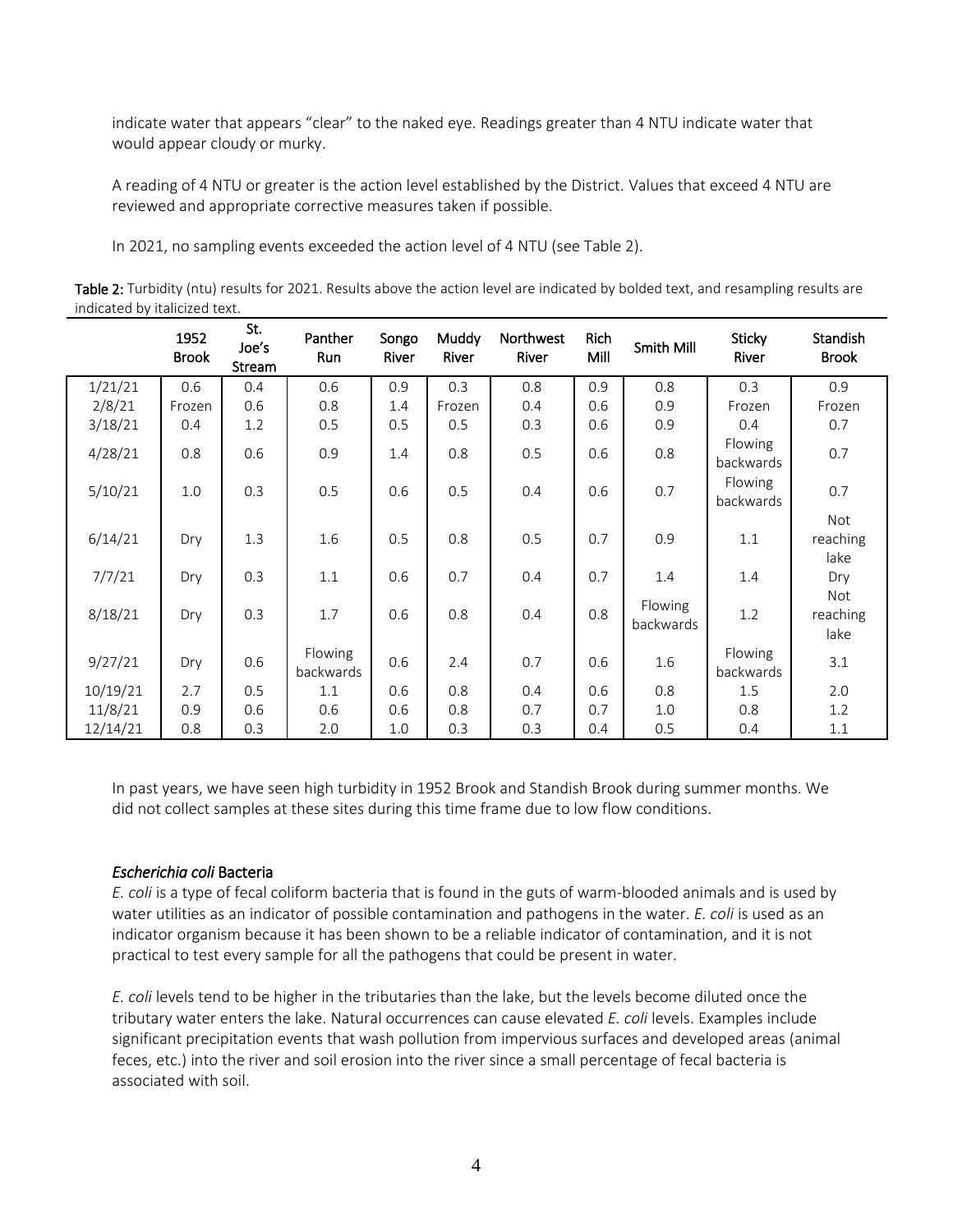The District's action level for *E. coli* is 235 Most Probably Number (MPN) per 100mL in accordance with the recommended level for beach closure under the Maine Healthy Beaches Program. Sampling events that result in *E. coli* levels above 235 MPN/100mL are reviewed or re-sampled if the cause is unknown.

In 2021, Panther Run exceeded the action level during the June sampling event, Smith mill exceeded the action level during the May and July sampling event, and Standish Brook exceeded the action level during the September sampling event. (Table 3).

|                    | 1952           | St. Joe's      | Panther              | Songo        | Muddy          | Northwest | Rich           | Smith Mill           | Sticky                      | Standish             |
|--------------------|----------------|----------------|----------------------|--------------|----------------|-----------|----------------|----------------------|-----------------------------|----------------------|
|                    | <b>Brook</b>   | Stream         | Run                  | River        | River          | River     | Mill           |                      | River                       | <b>Brook</b>         |
| 1/21/21            | 5              | 10             | 6                    | 3            | $\overline{2}$ | 13        | 11             | 11                   | 24                          | 12                   |
| 2/8/21             | Frozen         | 2              | 6                    | $\mathbf 0$  | Frozen         | 27        | 6              | 30                   | Frozen                      | Frozen               |
| 3/18/21            | $\mathbf 0$    | 11             | 20                   | $\mathbf 0$  | 4              | 11        | $\overline{2}$ | 7                    | 9                           | 3                    |
| 4/28/21            | $\overline{0}$ | 15             | 9                    | 3            | 20             | 22        | 30             | 23                   | <b>Flowing</b><br>backwards | 13                   |
| 5/10/21            | 62             | $\overline{2}$ | 56                   | $\mathbf{1}$ | 20             | 17        | 35             | 236                  | Flowing<br>backwards        | 225                  |
| 5/12/21            |                |                |                      |              |                |           |                | 187                  |                             |                      |
| 6/14/21            | Dry            | 5              | 548                  | 153          | 25             | 27        | 86             | 69                   | 5                           | Not reaching<br>lake |
| 6/16/21            |                |                | 866                  |              |                |           |                |                      |                             |                      |
| 7/7/21             | Dry            | 35             | 81                   | 64           | 54             | 37        | 87             | 326                  | 6                           | Dry                  |
| 7/12/21            |                |                |                      |              |                |           |                | 157                  |                             |                      |
| 8/18/21            | Dry            | 18             | 141                  | 50           | 52             | 12        | 72             | Flowing<br>backwards | $\mathbf{1}$                | Not reaching<br>lake |
| 9/27/21            | Dry            | 56             | Flowing<br>backwards | 76           | 13             | 11        | 78             | 104                  | Flowing<br>backwards        | 980                  |
| 9/28/21<br>9/30/21 |                |                |                      |              |                |           |                |                      |                             | 980<br>387           |
| 10/4/21            |                |                |                      |              |                |           |                |                      |                             | 179                  |
| 10/19/21           | 47             | 9              | 46                   | 56           | 47             | 20        | 96             | 102                  | 46                          | 166                  |
| 11/8/21            | 12             | 7              | 8                    | 5            | 29             | 5         | 4              | 179                  | 13                          | 19                   |
| 12/14/21           | 12             | 9              | 29                   | 48           | 33             | 32        | 20             | 74                   | $10\,$                      | 10                   |

Table 3: *E. coli* (MPN/100mL) data for 2021. Results above the action level are indicated by bolded text, and resampling results are indicated by italicized text.

The *E. coli* level was high in Standish Brook during the September sampling event. Often, results above the action level are due to weather events prior to sampling, but there was no major precipitation even in the days preceding sampling. Because the *E. coli* level did not fall below the action level upon initial resampling, a field investigation of the stream was conducted. No issues were observed during the field investigation. A combination of hot weather and persistent low water levels in the brook were determined to be the likely cause of the high *E. coli* level.

The *E. coli* level was high at Smith Mill during the May and July sampling events. Often, results above the action level are due to weather events prior to sampling but there was no precipitation in the days preceding sampling. The cause of the high result is unknown, and the *E. coli* level fell below the action level upon resampling.

The *E. coli* level was high in Panther Run during the June sampling event. There was a rain event the day of sampling which is the likely cause of the high result. Resampling produced another high *E. coli* result.